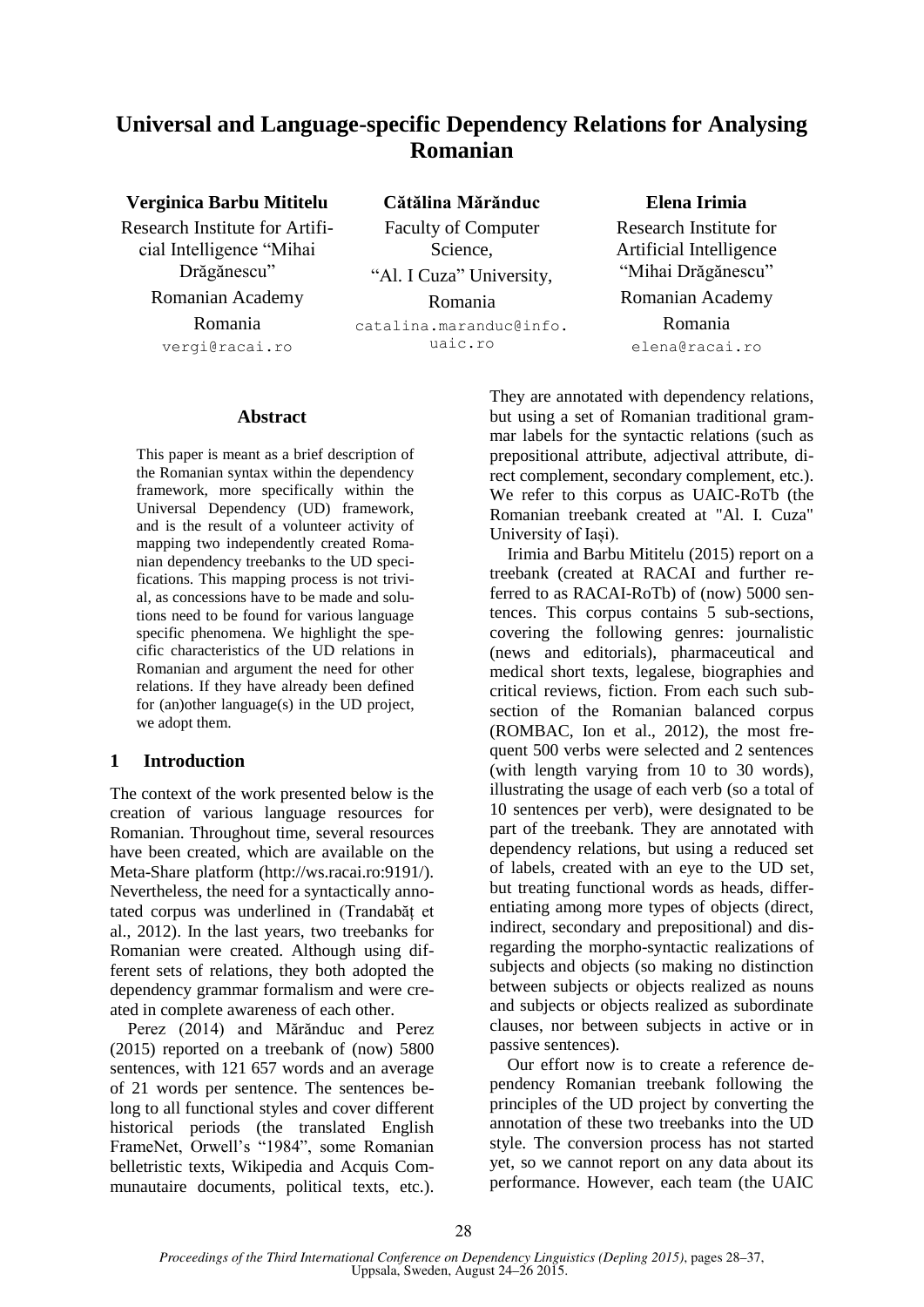and the RACAI one) has mapped the set of relations in their treebank to the UD set. For most of the situations, the two teams agree on the UD relations meant to describe various syntactic phenomena. However, there are cases when different solutions were given, as will be signalled below.

On the one hand, we will discuss below the UD relations from the perspective of their morpho-syntactic realization in Romanian, thus emphasizing language characteristics (section 3). On the other hand, we will describe language-specific constructions and bring arguments in favour of the treatment we propose (section 4). What we consider language-specific constructions are not necessarily constructions occurring only in Romanian. When they have been described for other languages as well, we will, in fact, add one more language argument supporting the respective relation.

# **2 Related work**

Our effort of converting the treebanks in the UD annotation style is not singular. On the contrary, it aligns with the increasing number of such volunteer initiatives meant to offer treebanks for different languages consistently annotated, that could further help the development of multilingual parsers.

The 28 languages involved in this project now are Amharic, Ancient Greek, Basque, Bulgarian, Catalan, Chinese, Croatian, Czech, Danish, English, Finish, French, German, Greek, Hebrew, Hindi, Hungarian, Indonesian, Irish, Italian, Latin, Japanese, Korean, Persian, Romanian, Slovenian, Spanish, and Sweden. We can notice the world wide interest for this topic, both for spoken and for dead languages.

The desideratum in the UD project is to have consistent annotations of treebanks for different languages. Consequently, all teams adopt the same relations for syntactic analysis. Nevertheless, language specific phenomena benefit of close attention and, besides the universal set of relations, extensions are also possible in order to accommodate all linguistic phenomena. For example, the Czech, English, Finnish, Greek, Irish, and Swedish teams have already proposed some extensions, for a correct annotation of the reflexive marker of passive voice (Czech), of the possessive nominal constructions (English, Finnish, Irish, Swedish), of relative clauses (English, Finnish, Greek, Irish, Swedish), etc.

# **3 Universal dependency relations in Romanian**

Our intention of automatically converting the two treebanks (UAIC-RoTb and RACAI-RoTb) to the UD annotation style was motivated by the need for a bigger, unified, harmonious, conformant to international standards resource. In the conversion process, we confronted various problems connected to the representation of language phenomena within the new formalism. The way we decided to deal with them is described below.

For marking the syntactic relations between parts of speech in Romanian, we have used the inventory of relations from the UD project (http://universaldependencies.github.io/docs/u/ dep/index.html, an adapted version of the relations described in de Marneffe, 2014):

| <b>Relation label</b> | <b>Description</b>             |
|-----------------------|--------------------------------|
| root                  | the head of a sentence         |
| nsubj                 | nominal subject                |
| nsubjpass             | passive nominal subject        |
| csubj                 | clausal subject                |
| csubjpass             | clausal passive subject        |
| dobj                  | direct object                  |
| iobj                  | indirect object                |
| ccomp                 | clausal complement             |
| xcomp                 | open clausal complement        |
| nmod                  | nominal modifier               |
| advmod                | adverbial modifier             |
| advcl                 | adverbial clause modifier      |
| neg                   | negation                       |
| appos                 | apposition                     |
| amod                  | adjectival modifier            |
| ac1                   | modifier<br>clausal<br>of<br>a |
|                       | noun (adjectival clause)       |
| det                   | determiner                     |
| case                  | case marking                   |
| vocative              | addressee                      |
| aux                   | auxiliary verb                 |
| auxpass               | passive auxiliary              |
| cop                   | copula verb                    |
| mark                  | subordinating conjunc-         |
|                       | tion                           |
| expl                  | expletive                      |
| conj                  | conjunct                       |
| CC                    | coordinating conjunction       |
| discourse             | discourse element              |
| compound              | relation for marking           |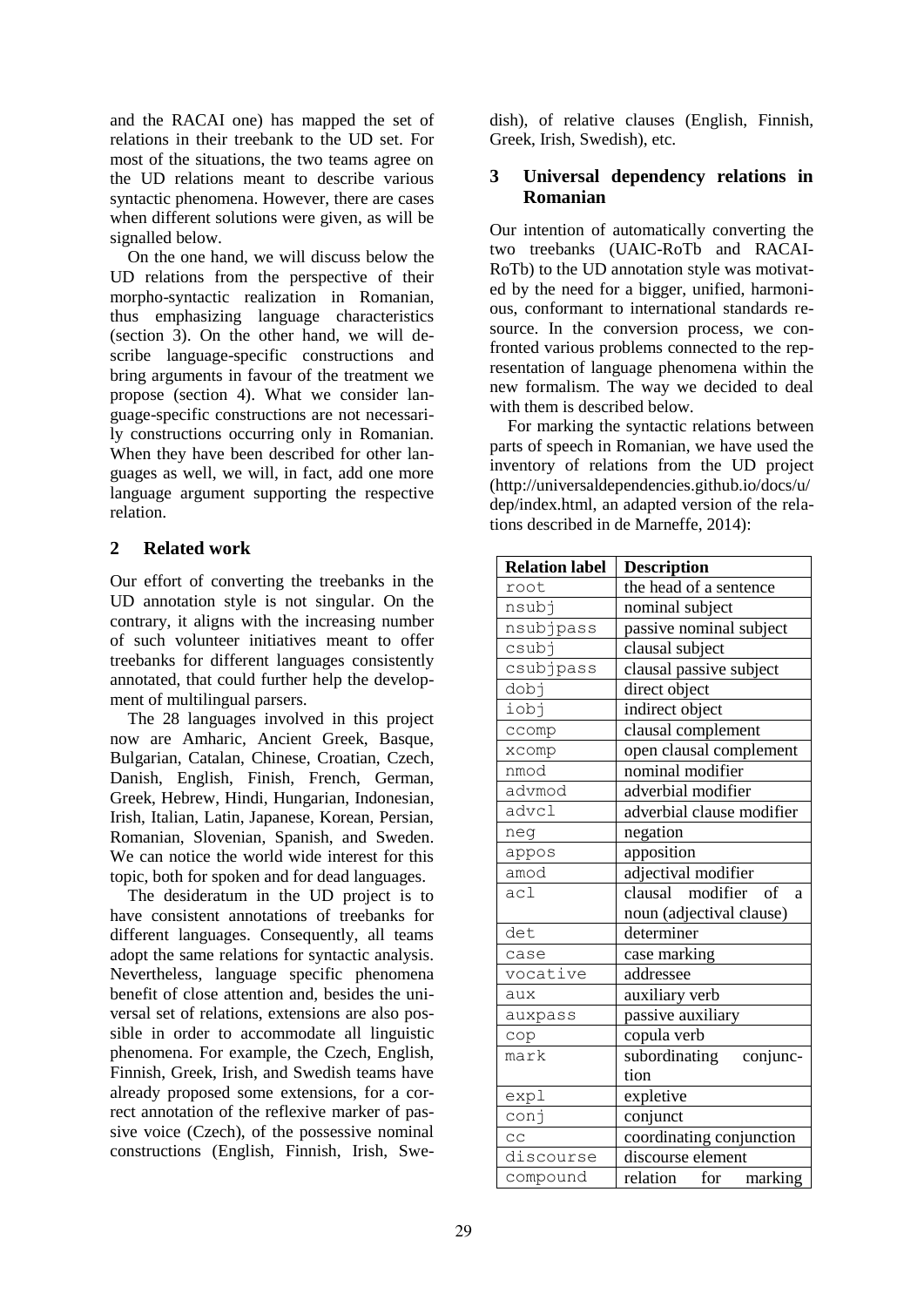|            | compound words             |
|------------|----------------------------|
| name       | names                      |
| mwe        | multiword expressions      |
|            | that are not names         |
| foreign    | text in a foreign language |
| qoeswith   | two parts of a word that   |
|            | are separated in text      |
| list       | used for chains of compa-  |
|            | rable elements             |
| dislocated | dislocated elements        |
| parataxis  | parataxis                  |
| remnant    | remnant in ellipsis        |
| reparandum | overridden disfluency      |
| punct      | punctuation                |
| dep        | unspecified dependency     |

**Table 1.** UD relations used for annotating the Romanian treebank.

We do not use the nummod relation, as we treat numerals as either nouns or adjectives. We will highlight below the specific characteristics of some of these relations in the analysis of Romanian and what decision regarding annotation they involved.

#### **3.1. Root**

In our treebank the predicate of a sentence can be a verb, an adverb (what Romanian traditional grammar calls a predicative adverb)  $(1, 2)$ , an interjection  $(3)$ , a noun  $(4)$  or an adjective (5). When such a predicate is the head of a sentence, it is marked as root. Although cases when an adverb or an interjection is the root of a sentence are not mentioned on the UD website, we consider them possible in sentences similar to the ones exemplified for Romanian.

- (1) **Jos** mafia! Down mafia! "Down with the mafia!"
- (2) **Poate** că întârzie. Maybe that is late "He may be late."
- (3) **Marș** afară! Shoo out! "Get out!"
- (4) Maria este **sora** mea. Mary is sister-the my "Mary is my sister."
- (5) Maria este **înaltă**. "Mary is tall."

If verbs, adverbs and interjections are commonly treated as predicates in Romanian linguistics, the last two are the result of adopting from UD the analysis of the copula *fi* "be" as being in cop relation with what traditional grammar analyses as a predicative.

Another situation when the root is not a predicate is represented by elliptical sentences, which lack a predicate, and thus their root is the head of the phrase they contain: in the Bi sentence below it is the noun *parc*. In case more than one argument or adjunct of the missing root are present, the head of the first one (in linear order) is the root of the sentence and all the others are attached to it by the relation they would have been attached to the verbal root if it had been present:

(6) A: Unde pleci? Where leave-you? "Where are you going?" B: i) În **parc**. In park "To the park." ii) În **parc**, cu Dan. In park, with Dan "To the park, with Dan."

#### **3.2. Cop**

In UD the copula *be* is linked by means of the relation *cop* to the predicative noun or adjective functioning as the root of the sentence. However, when the predicative is a clause, *be*  is the root of the sentence and the clause predicative is ccomp. We adopted the same analysis for its Romanian equivalent, *fi*, in spite of the inconsistency in the analysis of this verb.

On the other hand, we can notice an inconsistent treatment of copular verbs in UD. Thus, the verb *be* is in cop relation to the root, whereas other copular verbs are analysed as roots: here is an example with *become* from the English treebank in its first release on the UD website (file en-ud-dev.conllu):

- (7) John has **become** an engineer.
	- root (become)

xcomp (become, engineer)

In Romanian, the verb *deveni* "become" is always traditionally analysed as copular, whereas all the other copular verbs can also be predicative for some of their meanings. We illustrate this with *însemna*, which is predicative in (8a) and copular in (8b), according to the traditional grammar analysis: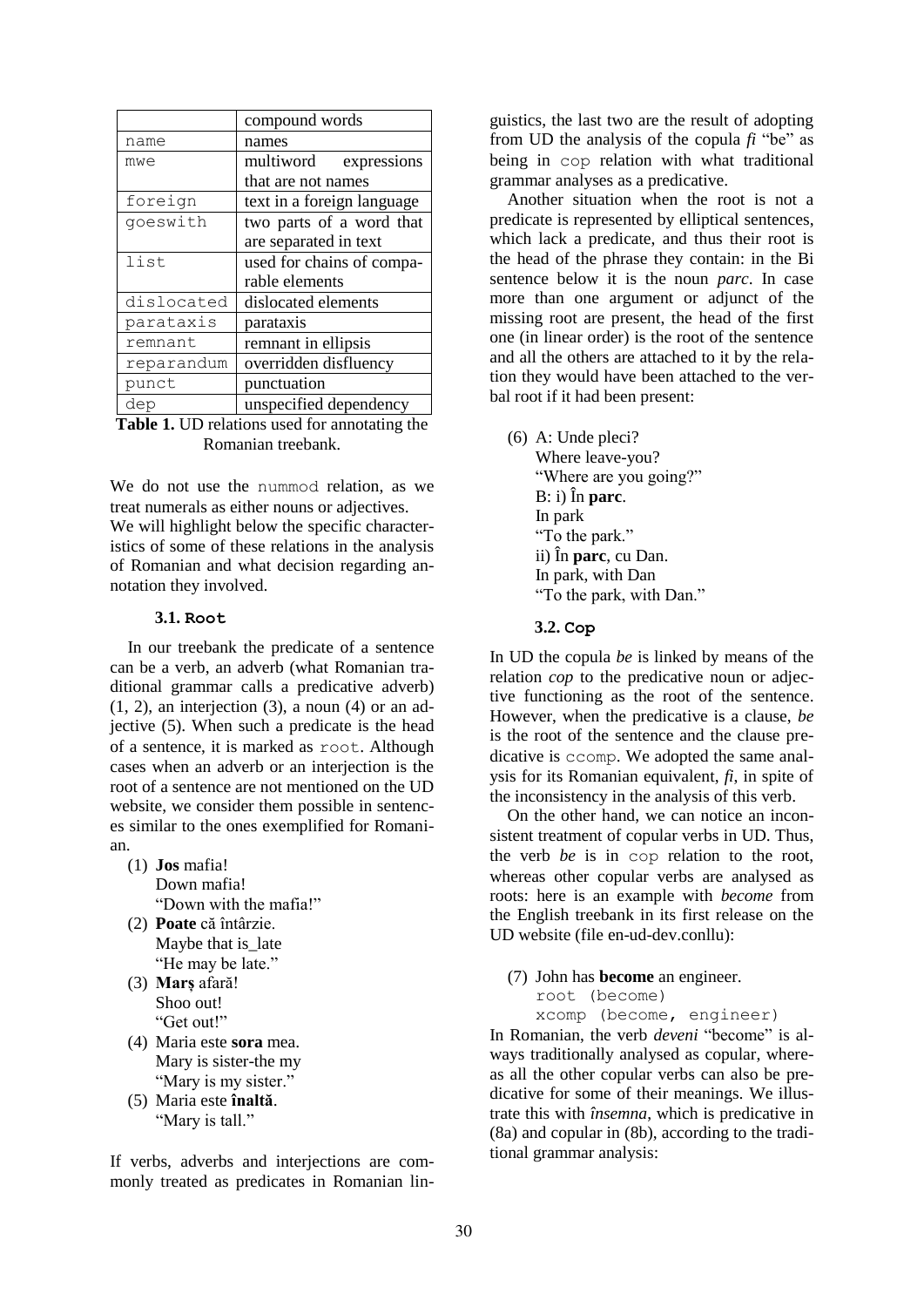# (8) a) Copilul **a însemnat** tema.

Child-the has marked homework-the "The child marked the homework." b) Răspunsul lui **a însemnat** diplomație. Answer-the his has meant diplomacy "His answer meant/was\_a\_proof\_of diplomacy."

In (8a) *tema* is the direct object and in (8b) *diplomație* is the predicative, not a direct object, as it does not pass the test specific to direct objects: substitution with an Accusative personal pronoun. Although the sentences may seem syntactically similar, they are different and traditional syntactic analysis captures the difference by assigning a distinct syntactic function to the two nouns following the verb.

Our solution for copular verbs (except *fi*, whose analysis is presented above), in line with other languages in the project, is to mark them as roots and treat them as regular raising verbs, so they take (i.e., their predicative is analysed as) an xcomp dependent. Consequently, the distinction between the two morphological values of such verbs (predicative and copular) is reflected in the different types of relation linking its second argument.

## **3.3. Subject**

Subject is the only relation for which subtypes were created in UD in order to differentiate between active and passive sentences, on the one hand, and phrasal and clausal realization, on the other. Thus, four subtypes are used: nsubj, nsubjpass, csubj, csubjpass, which we adopted.

In Romanian, the nominal subject is sometimes doubled by a pronominal one, marking a certain illocutionary attitude of the speaker: threat, promise, and reassurance (see 9). As Romanian is a pro-drop language, the nominal subject may be omitted (10). Irrespective of the presence or absence of the nominal subject, the pronoun has a clitic behaviour in such examples (Barbu, 2003).

The analysis we propose within UD is the following: the nominal, when present, is marked as nsubj, while the pronoun in Nominative case is marked as expl, with *și* as advmod. The analysis of the pronominal doubling subject does not depend on the presence or absence of the nominal subject.

(9) Tata vine și **el** imediat.

Father-the comes and he immediately "Father will also come immediately." (10) Vine și **el** imediat.

Comes and he immediately "He will also come immediately."

# **3.4. Objects**

**Direct, indirect, secondary objects.** The Grammar of Romanian Language (GRL) describes three types of objects: direct, indirect and secondary. The last one is an object in the Accusative case, co-occurring with a direct object, also in Accusative. When only one Accusative object occurs with a verb, that object is always a direct one (see 12b). While the direct object may co-occur with either the indirect or the secondary object, the other two can never co-occur:

(11) Fata a dat nume păpușilor. Girl-the has given names dolls-the-to "The girl gave names to the dolls."

(12) a) Bunica i-a învățat pe copii o poezie. Grandmother-the them-has taught PE children a poem "Grandmother taught the children a poem."

b) Bunica a învățat o poezie.

Grandmother-the has learned a poem

"Grandmother has learned a poem."

Within UD, we analyse the direct object in (11) (*nume*) as dobj and the indirect object (*păpușilor*) as iobj. As in UD there is no label for the secondary object, in (12a) the direct object (*copii*) is analyzed as iobj and the secondary object (*poezie*) as dobj, adopting the Czech convention, supported by the semantic roles distribution in the sentence: the animate object is the addressee, and the nonanimate is the patient.

Thus, unlike traditional grammar, when it is not the only object of the verb, the Accusative object is either direct or indirect, depending on the co-occurring object: when there is a Dative and an Accusative object, the Dative is iobj, and the Accusative is dobj; when two Accusatives co-occur, the [+Animate] one is iobj, and the [-Animate] one is dobj. So, an automatic analysis needs access to a word sense disambiguation tool or to a dictionary.

**Object doubling.** A characteristic of Romanian direct and indirect objects is their obligatory doubling by a clitic, when certain charac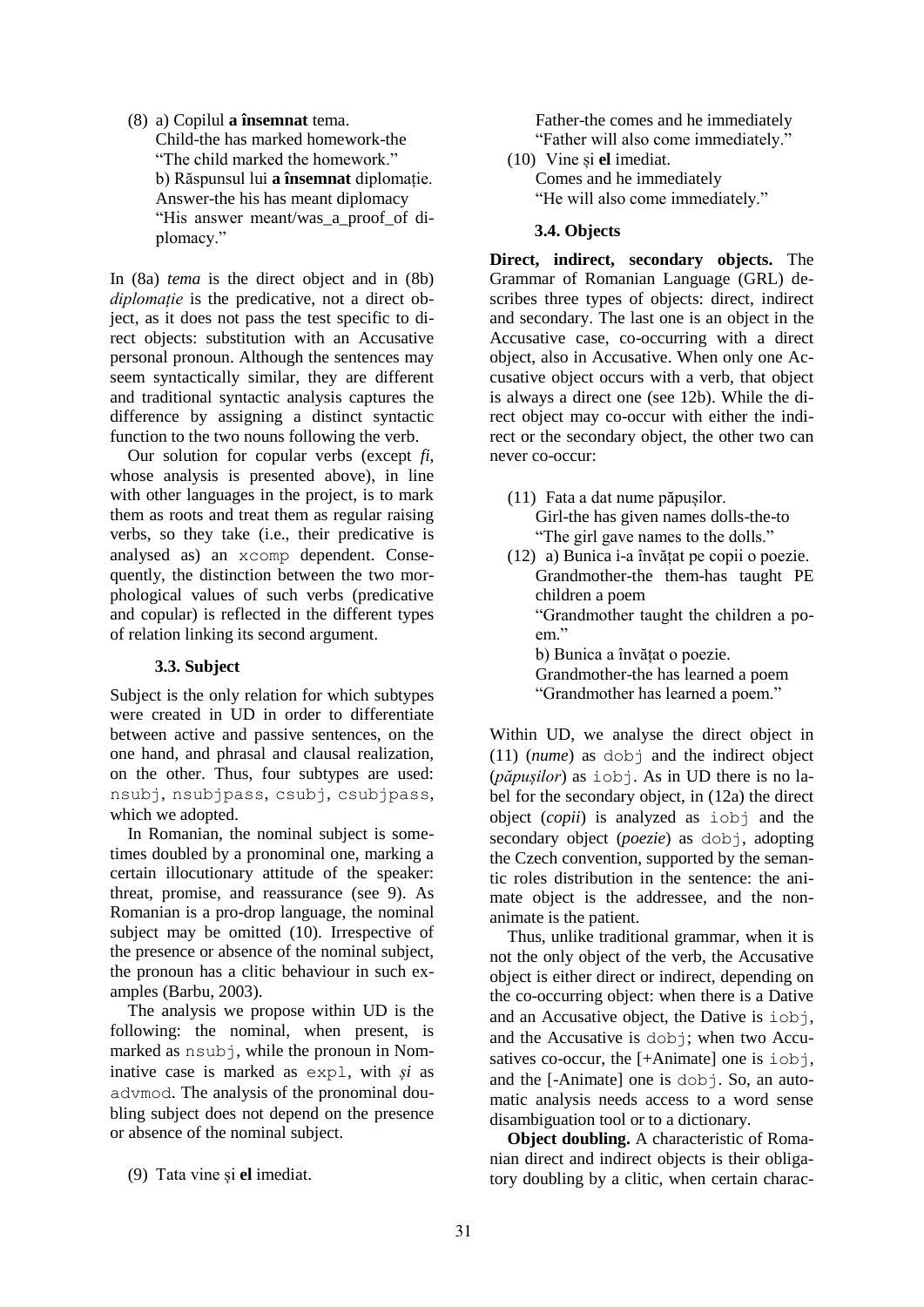teristics hold: for the direct object: definiteness, pre-verbal occurrence, co-occurrence with the preposition *pe*, pronominal realization; for the indirect object: [+Human], preverbal occurrence.

Thus, the direct object can have the types of realizations presented under (13), while the indirect object those under (14):

(13) a) Ascult **muzică**. Listen-I music. "I am listening to music." b) **Îl** ascult pe **Ion/el**. Cl.3.sg.masc.Acc. listen-I PE John/him. "I am listening to John/him." c) **Îl** ascult. Him listen-I "I am listening to him." (14) a) Dau de mâncare **pisicii**. Give-I of food cat-the-to "I give food to the cat." b) **Le** dau de mâncare **copiilor**/**lor**. Cl.3.pl.Dat. give-I of food children-theto/to-them "I give the children/them food." c) **Le** dau de mâncare. To-them give-I of food "I give them food."

When the direct or indirect object is not doubled, it is analysed as dobj and iobj, respectively, no matter if it is realised by a noun or a pronoun (see examples a) and c) under (13) and (14)). In the b) examples, the clitic is analysed as expl and it doubles a dobj or iob<sub>j</sub>, respectively.

## **3.5. Adverb modifiers**

Adverbs can modify nouns (15), verbs (16), adjectives (17) and other adverbs (18) in Romanian and for all these cases we use the label advmod.

- (15) Cititul **noaptea** nu este sănătos. Reading-the at-night not is healthy "Reading at night is not healthy."
- (16) Citesc **noaptea**. Read-I at-night "I read at night."
- (17) o casă **chiar** frumoasă a house really beautiful "a really beautiful house"
- (18) Scrie **chiar** ordonat. Writes really neatly

"He writes really neatly."

However, with some verbs, the adverb represents an obligatory dependent, without which the sentence is ungrammatical:

(19) Copilul se poartă \*(**frumos**). Child-the refl.cl.3.sg. behaves beautifully "The child behaves himself."

As a consequence, in Romanian we use the advmod label both for non-core dependents and for core ones.

#### **3.6. Subordinate clauses**

Subordinate clauses are introduced by relative elements (and indefinites formed from relatives) or subordinating conjunctions. The relative elements are pronouns, adjectives or adverbs. The major difference between relatives (and indefinites) and conjunctions concerns their syntactic role within the clause they introduce: the former have a syntactic function in the subordinated clause, whereas the conjunctions lack it. As a consequence, we adopted the UD solution of treating them in different ways: relatives (and indefinites) establish a relation of whatever kind (nsubj, dobj, iobj, advmod, amod, etc.) with the head of the subordinated clause (20); the subordinating conjunction is only a marker of the syntactic subordination and establishes the relation mark with the head of the subordinated clause (21).

(20) Știu **cine** a venit. Know-I who has come

"I know who has come." nsubj(venit, cine)

ccomp(Știu, venit)

(21) Știu **că** vine târziu. Know-I that comes late "I know that (s)he comes late." mark(vine, că) ccomp(Știu, vine)

This way, we ensure, in fact, a consistent way of choosing the element in the subordinated clause meant to participate to the subordinating relation: the head of the subordinate clause.

A consistent annotation is ensured also for the relative elements, which can also function as interrogative elements in questions: they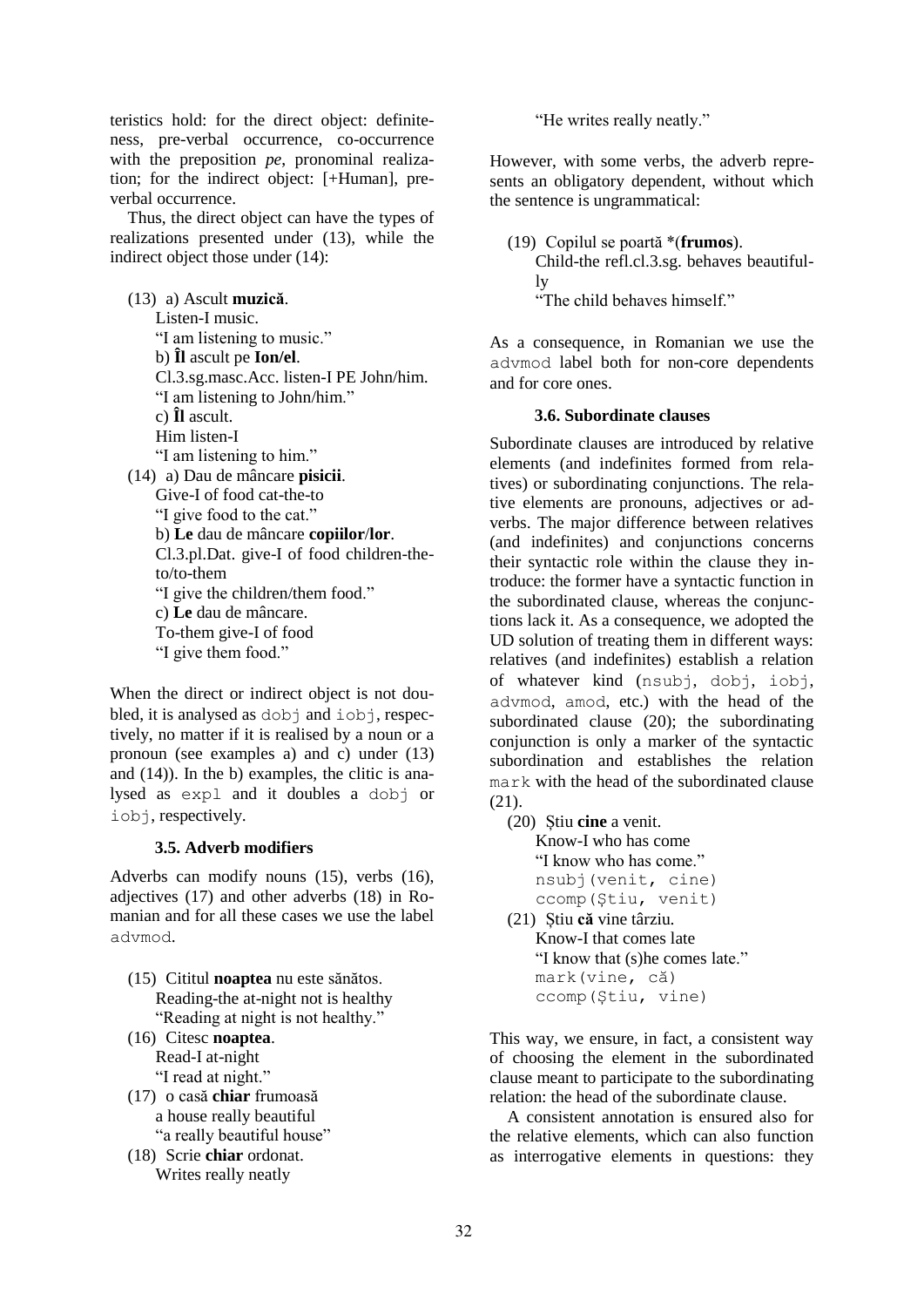always establish a syntactic relation with the head of the clause:

(22) **Cine** a venit? "Who has come?"

The conjunctive mood is formed with the conjunction *să*. It can occur both in main clauses (23) and in subordinate ones (24).

(23) **Să** mergem! SĂ go-we "Let's go!" (24) Vreau **să** mergem. Want-I SĂ go-we. "I want us to go."

Our solution is to analyse both such occurrences in the same way, i.e. *să* is mark for the verb, in spite of the UD definition of the marker as a "word introducing a finite clause subordinate to another clause" (cf. http://universaldependencies.github.io/docs/u/d ep/mark.html).

## **4 Language-specific constructions**

In this section we describe constructions from Romanian for which the UD relations are not appropriate.

#### **4.1. Agent complement**

An agent complement may occur in constructions with the verb in the passive voice (25) or with non-finite verbs (26) or adjectives (27) with a passive meaning:

- (25) Cartea a fost cumpărată **de Ion**. Book-the has been bought by John "The book was bought by John."
- (26) Aceasta este calea de urmat **de\_către** orice **om** integru.

This is way-the of followed by any man honest

"This is the way to follow for any honest man."

(27) Avea un comportament inacceptabil **de\_către colegii** săi.

Had-he a behaviour unacceptable by colleagues-the his

"He had an unacceptable behaviour by his colleagues."

Besides the prepositional phrase (headed by the simple preposition *de* or by the compound preposition *de\_către<sup>1</sup>* ), the agent complement may also be realized by a subordinate relative clause:

(28) A fost angajat **de cine a avut încredere în el**.

Has been hired by who has had trust in him.

"He was hired by who trusted him."

In line with other languages displaying this syntactic specificity in the UD project (Swedish), we support the proposal of creating a subtype of the nmod relation: nmod:agent. We highlight the fact that in such cases nmod is also a core dependent of the head. For the last example, when the agent is realized as a subordinate clause (28), we propose ccomp:agent.

#### **4.2. Prepositional object**

This is a verb argument (i.e., it is part of the verb subcategorization frame) introduced by a preposition selected by the verb:

(29) Mă gândesc **la Maria**. Refl.cl.1.sg.Acc. think of Mary "I am thinking of Mary."

Prepositions are not heads in UD. So, the nominal is annotated as nmod on the verb and the preposition as case on the noun. However, nmods are defined as non-core dependents of a predicate in UD. Thus, annotating the prepositional objects as nmod implies treating them in exactly the same way as we treat adverbials realized by a prepositional phrase. In the following example, *la problemă* is the prepositional object and *la masa* is the time adverbial, in traditional grammar terms.

(30) Mă gândesc **la problemă la masa** de prânz.

Refl.cl.1.sg.Acc. think of problem at meal-the of noon

"I am thinking at the problem at lunch."

However, if nmods functioning as adverbials are optional, prepositional objects are obligato-

 1 In the pre-processing phase, compound prepositions are recognised (given their presence in our electronic lexicon) and marked as one token (using the underscore).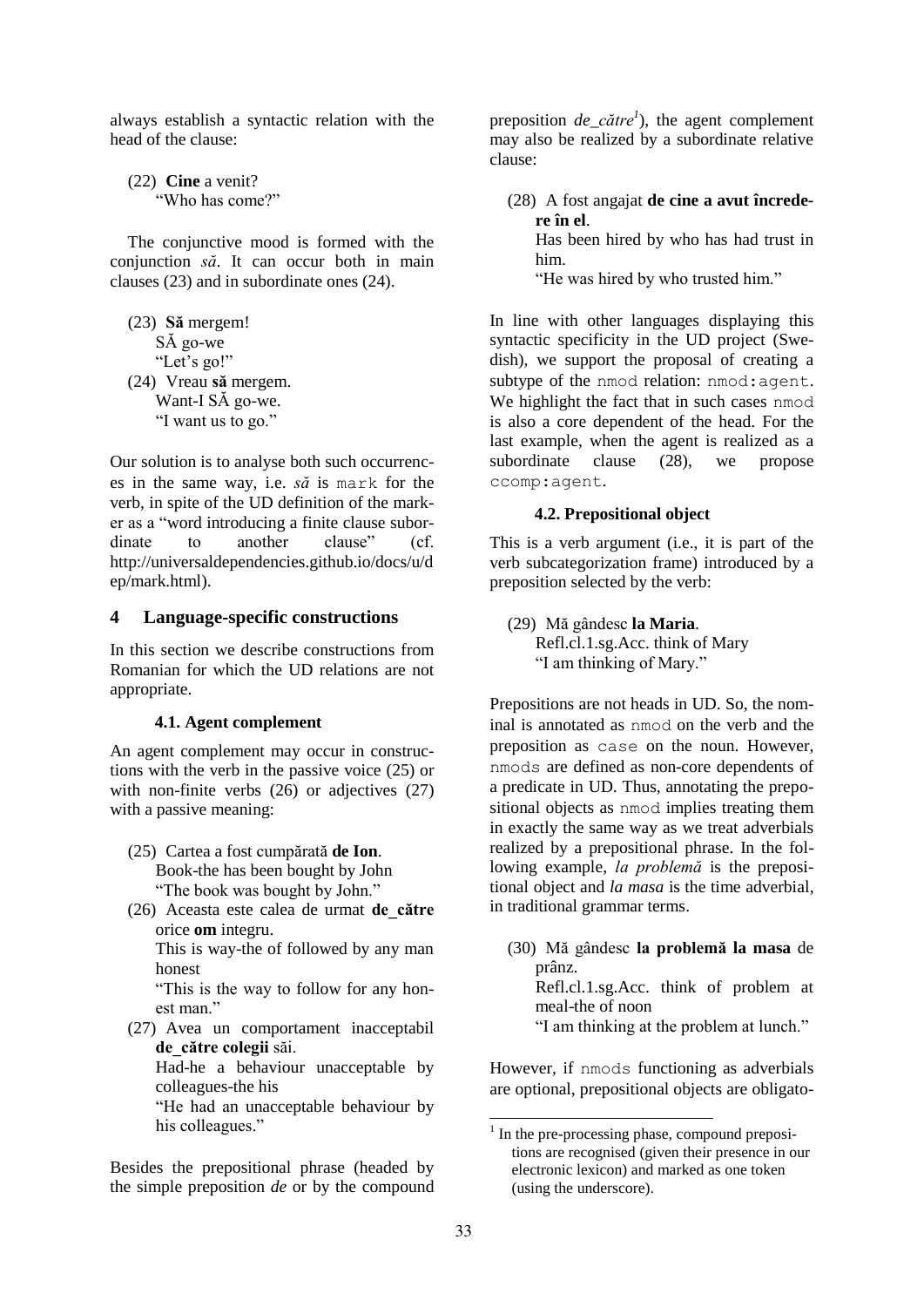ry for the grammatical correctness of the sentence:

(31) Mă bazez \*(**pe voi**). Refl.cl.1.sg.Acc. count- $I^*(on you)$ "I count \*(on you)."

That is why we are not satisfied with this analysis of prepositional objects in which they are not distinguished from dependents which are not obligatory and we propose to redefine the nmod relation so that it covers both core and non-core dependents. In line with this redefinition, in RACAI-RoTb we introduce the nmod:pmod subtype of nmod to account for the obligatory prepositional objects of predicates, a phenomenon present in other languages, as well. However, in UAIC-RoTb such cases are analysed as iobj, given the occurrence in language of two parallel structures for indirect object: one with the noun in Dative case and another with the preposition *la* and the noun in Accusative. The latter structure is the norm for phrases containing a quantifier or a numeral in the standard language (32), but it witnesses an extension to all kinds of nouns in colloquial speech (33):

(32) Le spun o poveste *la trei copii*. "I tell a story to three children." (33) Le spun o poveste *la copii*.

"I tell a story to the children."

#### **4.3. Possession**

There are several ways of expressing possession in Romanian: sentences with the verb *avea* "to have" or its synonyms, genitive nouns or personal pronouns, possessive adjective (which we link by means of the amod:poss relation to the head nominal, see (4) above, where *mea* is in amod:poss relation with its head, *sora*) and pronouns and dative personal pronouns. We focus here on genitive and dative constructions, as the others do not raise any special problems.

The genitive constructions (involving nouns or personal pronouns) may have a possessive meaning  $(34)$  or not  $(35)$ :

- (34) Trecutul **castelului** este necunoscut. Past-the of-castle-the is unknown "The past of the castle is unknown."
- (35) Reconstrucția **castelului** a început. Rebuilding of-castle-the has started

"The rebuilding of the castle has started."

And this is the case in other languages as well: see Finish (http://universaldependencies. github.io/docs/fi/dep/nmod-poss.html, accessed on April 7). The subtype nmod:poss is used to annotate all these constructions, in spite of the semantic differences between them. And this is the way in which such cases are dealt with in UAIC-RoTb, as well. However, the RACAI-RoTB team uses only the label nmod, leaving the possessive value of genitives not specified.

As far as the possessive dative is concerned, it is always realised by a pronominal clitic on the verb:

(36) **Mi**-am pierdut fularul (\*meu). Cl.1.sg.Dat-have-I lost scraf-the (\*my) "I have lost my scarf."

The co-occurrence of the possessive adjective (*meu*) in such constructions makes them pleonastic.

For the clitic analysis the RACAI-RoTb team decided to use the nmod:poss relation to link it to the verb. The UAIC-RoTb team opted for the iobj relation for such cases.

#### **4.4. Reflexive pronouns**

Reflexive pronouns can have various semantic values:

- reflexive value: see examples (29), (30) and (31) above;
- reciprocal value:
- (37) Doi copii **se** bat. Two children SE fight "Two children are fighting."
- passive value:
- (38) **Se** bat albușurile cu zahăr. SE beat whites with sugar "Egg whites are beaten with sugar."
- pronominal value:
- (39) Ion **se** spală. John SE washes "John is washing himself."
- impersonal value:
- (40) **Se** înnoptează. SE gets\_dark "It is getting dark."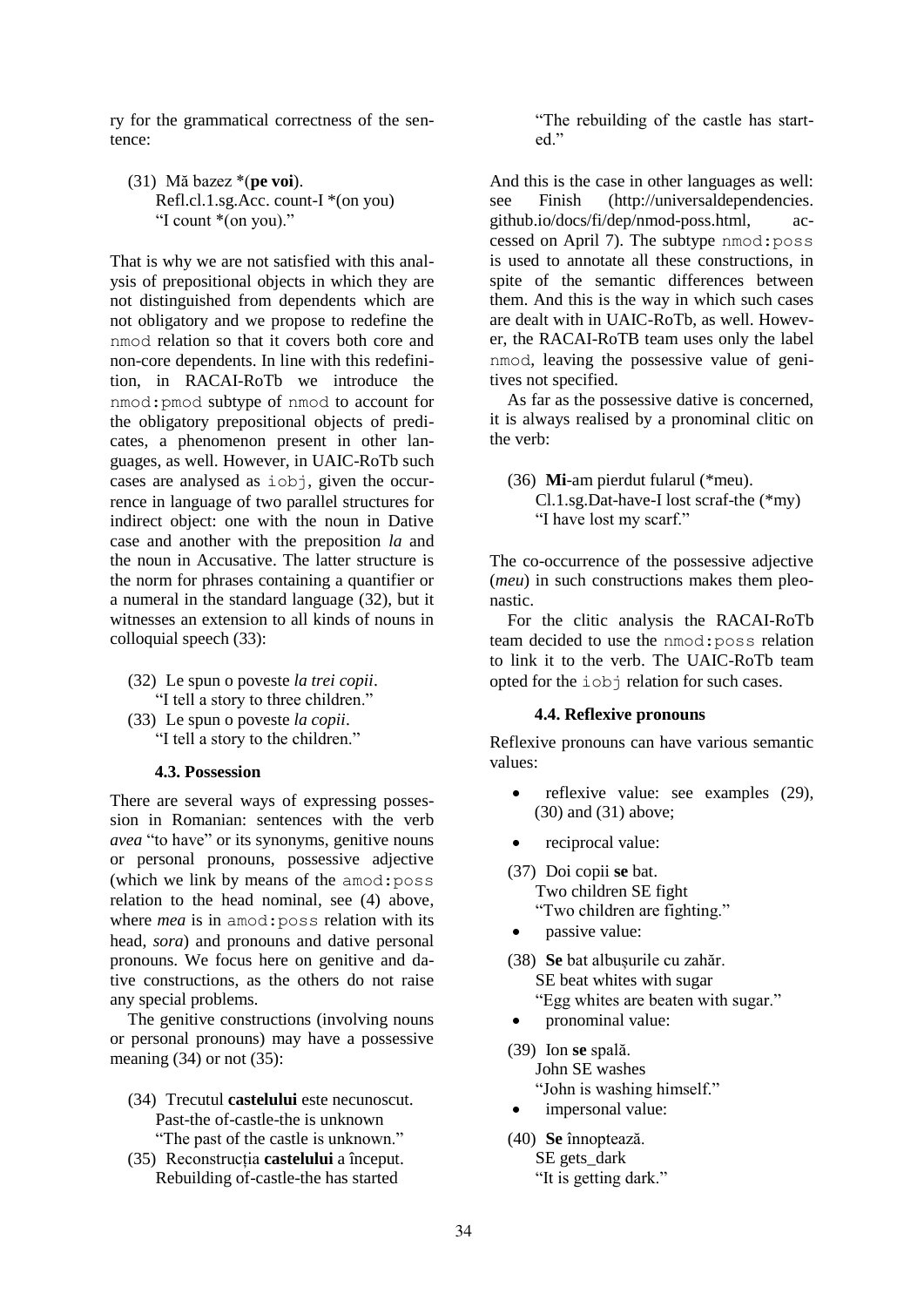For the reflexive, reciprocal and impersonal value, when the reflexive pronoun (either in Accusative or in Dative case) has no syntactic function and is a mere marker of the reflexive, reciprocal or impersonal voice of the verb, according to traditional grammar, we adopt the relation compound:reflex, a subtype of the compound relation, to link the pronoun to the verb, as proposed for Czech.

For the passive value, when the occurrence of the pronoun blocks the occurrence of the passive auxiliary (*fi*), we propose the relation auxpass:reflex, a subtype of the auxpass relation, to link the pronoun to the verb.

For the pronominal value, we need no other relation, as the pronoun has a syntactic function:  $dobj$  or  $iobj$  (in (37) it is a  $dobj$ ).

#### **4.5. Participles**

The Romanian participle has some characteristics that make it similar to adjectives (it inflects for number, for gender and for case and can modify a noun) and others that prove its verbal nature (it can take arguments):

(41) poezii **recitate** de meseni la comanda lui Charles

poems recited by diners at order-the def.art.masc.sg.Genit. Charles

"poems recited by diners at Charles' order"



**Fig. 1**. The arguments of the participle *recitate*.

Given the participle possibility of having arguments, we decided to analyse the participles that determine a noun as establishing the acl relation to that noun.

#### **4.6. Putting semantics into adverbials**

UAIC-RoTb contains semantic information about the adjuncts occurring therein: they express time, place, manner, instrument, exception, purpose, cause, etc. They are morphologically realised as adverbs, noun phrases, prepositional phrases (containing a noun) or subordinate clauses. Considering potential further

processing of the treebank for various applications, a part of the semantic information was preserved, namely the time adjuncts. They are annotated as advmod:time, nmod:time or advcl:time, respectively.

#### **4.7. Infinitive or conjunctive?**

A specific syntactic feature is the verb mood selected for expressing the clausal argument of a verb. UAIC-RoTb has an incipient parallel treebank containing 250 sentences of the novel "1984" by G. Orwell, annotated in English, French and Romanian, which allows us to compare the syntax of the three languages. In English and in French the second verb is an infinitive directly related to the first one or related by means of a preposition:

(42) Il cesse **de** parler / He ceases **to** speak / El încetează **să** vorbească.

In Romanian the conjunctive mood is selected, which has the conjunction *să* as a marker. The structure with the second verb in the infinitive with preposition is possible in Romanian but less frequent and either obsolete or formal.

(43) Noi încetăm (de) **a vorbi**.

The Romanian subjunctive has inflexion for person and number:

(44) Nous cessons de parler. / We cease to speak. / Noi încetăm să **vorbim.**

Thus, in Romanian we can have either two clauses (when the second verb is in the conjunctive mood) or only one (when the second verb is in the infinitive mood), in traditional grammar terms. Both cases correspond to English and French structures with a non-finite verb. However, this issue disappears as the dependency grammar treats all verbs identically, i.e. as heads of clauses, irrespective of their finite or non-finite form.

## **4.8. The verb** *a putea* **"can"**

The problem of the mood of the second verb in Romanian gets more complicated if we compare the structures containing modal verbs in the three languages.

(45) We **must** eat. /Il **faut** manger. /**Trebuie** să mâncăm.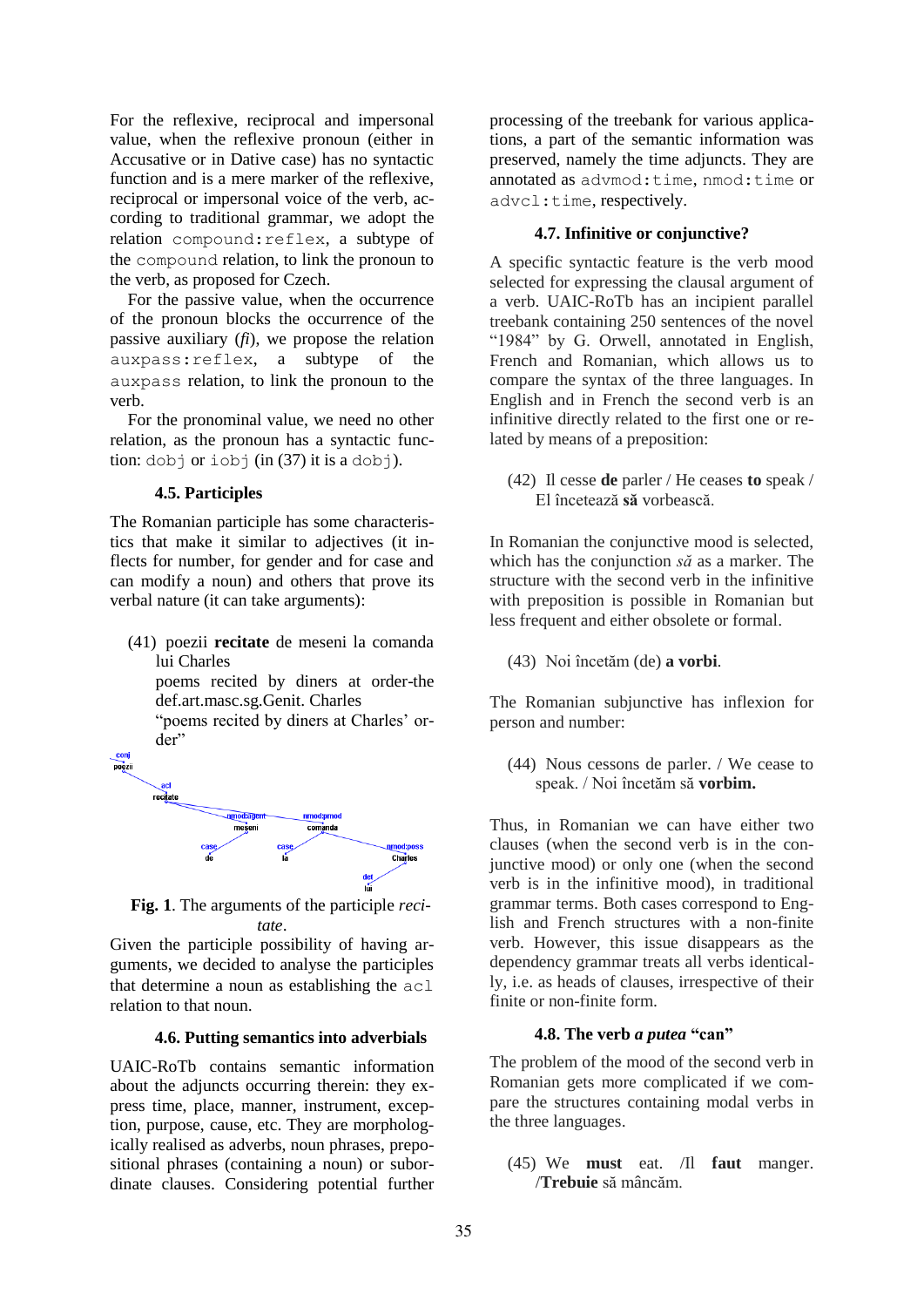In the languages that have modal verbs, they take short infinitive. In Romanian, among the potential modal verbs, only *a putea* "can" displays this syntactic behaviour, as well as the usual one, with the second verb at the subjunctive mood.

(46) Putem **scrie.** / Putem **să scriem.** "We can write".

Romanian does not have modal verbs. However, there are a number of syntactic phenomena that make us conclude that *a putea* is the only verb in the process of transition to the status of modal verb.

The constructions with the verb *a putea* followed by a short infinitive are synonymous and commutable with those where it is followed by a conjunctive (see 46). Statistically, the infinitive is more frequent than the conjunctive: out of 150 examples containing this verb in UAIC-RoTb, 33% contain a conjunctive, 24% contain no following verb (so, they are statistically irrelevant), and 43% contain a short infinitive without any preposition.

There are a lot of dependents of the verb *a putea* that are advanced one level up in the tree: originally, they are arguments of the infinitive verb occurring after *a putea*:

(47) Problema țărănească nu se poate rezolva.

Problem-the rustic not SE can solve "The peasants' problem cannot be solved".

The subject *problema* belongs to the subcategorization frame of the verb *rezolva*. However, its number agreement with the verb *poate*  proves its new syntactic status, that of subject of *poate*. *Se* is the passive maker of the verb *rezolva*, although raised on *poate*.

Other core-dependents are also raised on the verb *a putea*: here is an example with an indirect object:

(48) Nu-**mi** putea da o cameră. Not-to-me could-he give a room "He could not give me a room."

We consider that *a putea* should be analysed as aux when followed by an infinitive, and as a root when followed by a subjunctive.

# **5 Conclusion**

The Universal Dependency grammar project offers the material for a comparative and contrastive study of the languages involved in it. The same phenomenon can be studied in various languages and similarities, as well as differences highlighted.

During our process of automatically converting the annotation of the two Romanian treebanks into UD annotation, we had to find solutions for various language phenomena and they were either of the type "use a UD label to cover more situations than those presented within the UD project" or of the type "postulate a new label, a subtype of a relation existing in UD".

One of the results of our working methodology is the heterogeneity of the syntactic relations covered by a UD label: see the case of nmod presented above. Another result is the blurring of the very clear border between some syntactic functions: see the case of direct object, indirect object and secondary object.

# **References**

- Blanca Arias, Núria Bel, Mercè Lorente, Montserrat Marimón, Alba Milà, Jorge Vivaldi, Muntsa Padró, Marina Fomicheva, Imanol Larrea. 2014. Boosting the Creation of a Treebank. In Calzolari, Nicoletta, Choukri, Khalid; Declerck, Thierry (et al.) (eds.) *Proceedings of the Ninth International Conference on Language Resources and Evaluation (LREC'14): May 26-31, 2014 Reykjavik, Iceland*. [s.l.]: ELRA. p. 775-781.
- Verginica Barbu. 2003. Construcții cu subiect dublu în limba română actuală. O perspectivă HPSG. In G. Pană Dindelegan, *Aspecte ale dinamicii limbii române actuale*. Editura Universității din București, p. 73-79.
- GRL V. Guțu Romalo (ed.). 2005. *The Grammar of Romanian Language*. Romanian Academy Publishing House, second volume.
- Radu Ion, Elena Irimia, Dan Ștefănescu, Dan Tufiș 2012. ROMBAC: The Romanian Balanced Annotated Corpus. In *Proc. LREC'12* Istanbul, Turkey.
- Elena Irimia and Verginica Barbu Mititelu. 2015. *Building a Romanian Dependency Treebank*. Corpus Linguistics 2015, Lancaster, UK, 21-24 July 2015.
- Igor Mel'čuk. 1988. *Dependency Syntax: Theory and Practice.* The SUNY Press, Albany, N.Y.